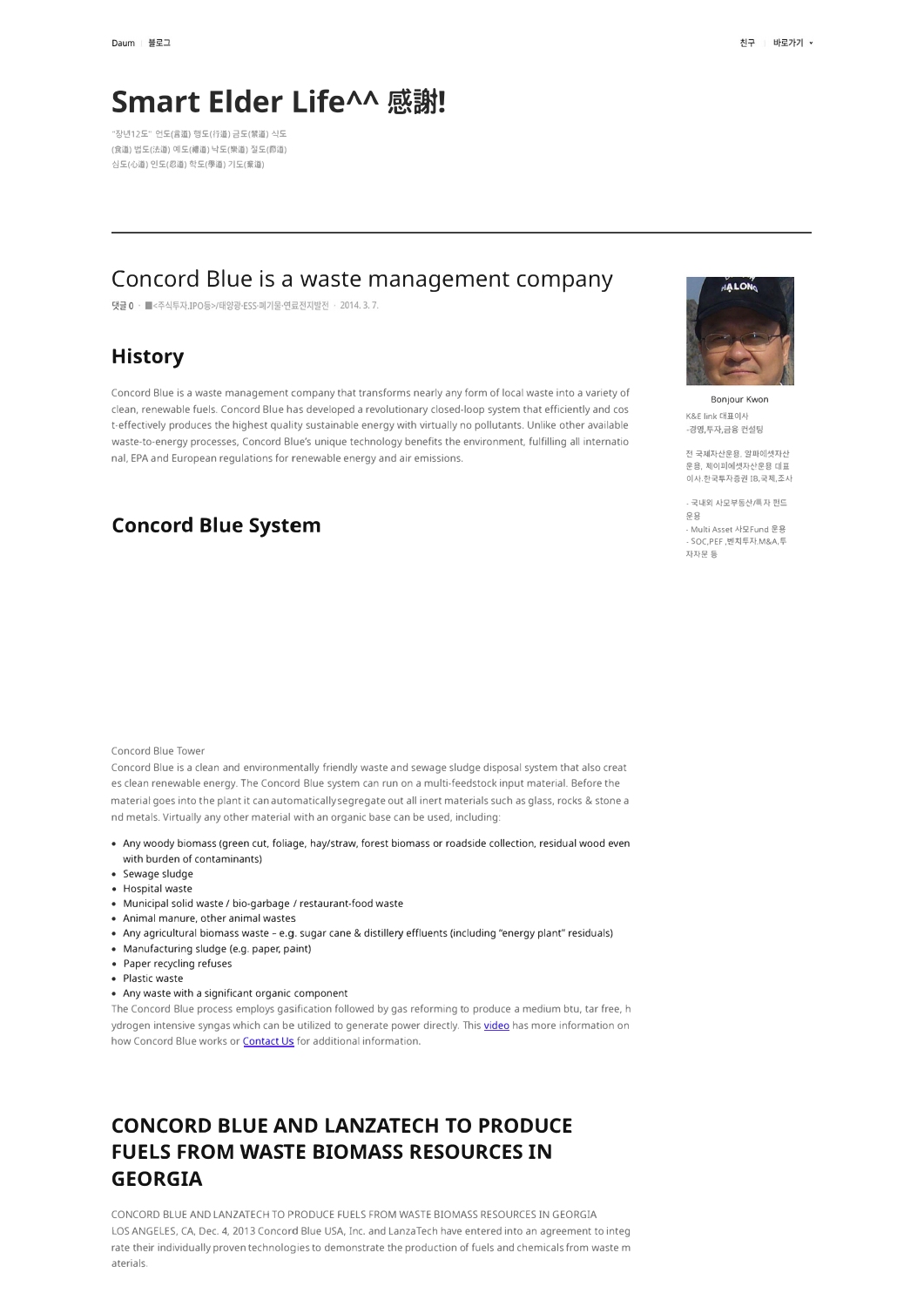LanzaTech will install a Concord Blue Reformer at its Freedom Pines facility in Soperton, GA to convert waste bi omass from regional forestry operations into syngas. The syngas will be converted by LanzaTech's proprietary gas fermentation process into a range of biofuels and chemicals. The integration and testing at Freedom Pines will serve as an important step towards commercialization of the integrated technologies for multiple projects that both companies have under contract and in development.

"As the U.S. continues to diversify its energy mix and produce more domestic energy, low carbon fuels derived from waste woody biomass and municipal solid waste will play an increasingly important role,' said Dr.Jennifer Holmgren, CEO of LanzaTech. "Our partnership with Concord Blue will enable us to extend our technology to t hese important resources."

Concord Blue has developed a closed-loop, commercially proven, non-incineration process that recycles nearly any form of waste, including landfill waste and sewage sludge, into energy at virtually any scale. By working cl osely with leading businesses, governments and communities around the globe, Concord Blue creates tailored solutions that safely and effectively dispose of waste streams while producing clean energy through advanced waste conversion.

LanzaTech's proprietary technology has earned a global sustainability certification from the Roundtable on Sus tainable Biomaterials at a pre-commercial facility in China. The proven process is able to produce fuels and che micals through the capture and reuse of a variety of gas streams, such as syngas, from gasified biomass, muni cipal solid waste and waste gases from industrial processes.

"This partnership and demonstration facility lays the foundation for the expeditious development of large scal e projects we have been awarded, like the Four Forests Restoration Initiative (4FRI)," said Charlie Thannhaeuse r, chairman and chief executive officer of Concord Blue."This represents a critical step towards achieving our eo mpany's objective to produce drop-in fuels from waste resources and bolster foreign oil independence by prod ucing sustainable non fossil-based fuels."

#### **About Concord Blue**

Concord Blue is a waste solutions innovator that transforms nearly any form of waste into a variety of clean, re newable fuels. on October 1 st 2013, Concord Blue and Lockheed Martin reached an agreement in which Lockh eed Martin will provide its engineering, procurement, manufacturing and integration experience to apply Conc ord Blue's patented technology globally. Concord Blue operates worldwide, with offices in the United States, G ermany, India and Dubai.

#### **About LanzaTech'**

LanzaTech is a leader in gas fermentation technology that provides novel and economic routes to fuels and hig h value chemicals from waste gas streams. By leveraging waste resources, LanzaTech's solutions mitigate carb on emissions from industry without adversely impacting food or land security. LanzaTech's unique process, cer tified by the Roundtable on Sustainable Biomaterials, creates sustainable fuels and platform chemicals that ser ve as building blocks for everyday products such as rubber and plastics. LanzaTech, a company founded in Ne w Zealand and headquartered in the U.S. is now a global organization with partnerships and funders in India, Malaysia, Japan, the UK and two commercial facilities slotted for construction in 2014 in China. More informati on is available at www.lanzatech.com.

Media Contact: Jessica McHugh (303-527-4610); email: jessica.mchugh@ogilvy.com

# **LOCKHEED MARTIN REACHES AGREEMENT WITH CONCORD BLUE TO DEPLOY ADVANCED GASIFICATION TECHNOLOGY GLOBALLY**

#### **ELh** -head

October 1, 2013

LOCKHEED MARTIN REACHES AGREEMENT WITH CONCORD BLUE TO DEPLOY ADVANCED GASIFICATION TECH NOLOGY GLOBALLY

BALTIMORE, Oct. 1, 2013- Lockheed Martin [NYSE: LMT] and Concord Blue USA, Inc., have reached an agreem ent to offer an advanced waste conversion system to address waste disposal, energy security and climate cont rol issues. Advanced waste conversion is an emerging technology that uses gasification processes to convert w aste products to electricity, heat and synthetic fuels. This solution addresses the current burden on landfills, eo nventional incineration and fossil fuels, as weil as the desire for green baseload energy.

Lockheed Martin will provide its engineering, program management, procurement, manufacturing and integra tion experience to apply Concord Blue's patented technology globally in the expanding waste-to-energy arena.

''This agreement enables Lockheed Martin to combine our proven ability to meet complex project requirement s and access to a broader, global market with Concord Blue's demonstrated technology, experience and global facilities," said Paul Klammer, director of bio energy programs at Lockheed Martin's Mission Systems and Traini ng business. "With more than 7 billion people on the planet, sustainable waste disposal and a need for energy that is both secure and clean are quality of life issues. Leveraging Concord Blue's feedstock flexibility, combine